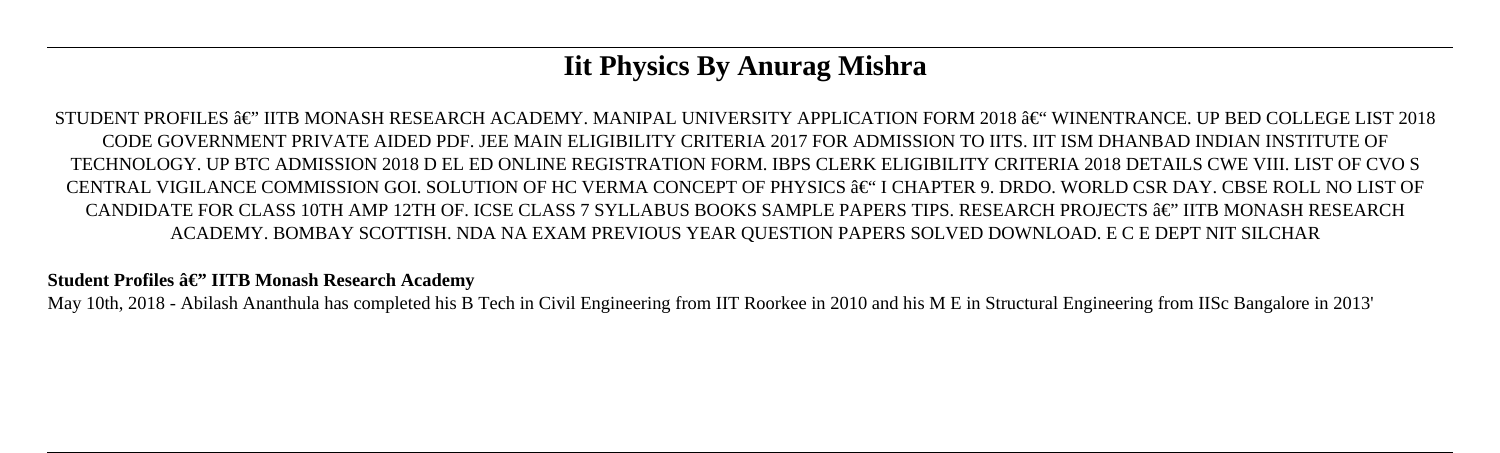### 'MANIPAL UNIVERSITY APPLICATION FORM 2018 **ag" winentrance**

MAY 9TH, 2018 - MANIPAL UNIVERSITY APPLICATION FORM 2018 ENTRANCE EXAM MANIPAL UNIVERSITY MANIPAL UNIVERSITY APPLICATION FORM 2018''**UP BED COLLEGE LIST 2018 CODE GOVERNMENT PRIVATE AIDED PDF**

**MAY 11TH, 2018 - UP BED COLLEGE LIST 2018 APPROVED AND WHICH IS RECOGNISED BY BHARAT SARKARI SARKARI COLLEGE AND INSTITUTION LIST OF AFFILIATE IN 2018 WITH CODE OF UP GOVERNMENT UTTAR PRADESH PRIVATE BED COLLEGE LIST 2016 FOR RESERVING SEAT AS PER COUNSELLING AND ROLL NUMBER WISE ALLOTMENT CALL LETTER TO TAKE ADMISSION FULFILLMENT ENTRANCE ADMISSION OF**' '**JEE Main Eligibility Criteria 2017 for Admission to IITs**

May 11th, 2018 - Check details about JEE Main Eligibility Criteria 2017 for admission to IITs NITs IIITs amp CFTIs Get updates for new changes in JEE exam pattern for 2017''**iit ism dhanbad indian institute of technology**

may 10th, 2018 - main campus indian institute of technology dhanbad jharkhand india 826004 phone 0326 2235001 2235004 fax 0326 2296563 telephone directory''**UP BTC ADMISSION 2018 D EL ED ONLINE REGISTRATION FORM**

MAY 9TH, 2018 - UP BTC ADMISSION 2018 LATEST NEWS IN HINDI THAT AFTER BTC D EL ED NOW APPLICATION FORM OPEN FEBRUARY 2018 UP BTC IS TRAINING COURSE CONDUCTED BY BASIC EDUCATION BOARD ITS JOBS EVERY YEAR MAXIMUM 10 000 OPENED FROM VARIOUS DISTRICT OF UTTAR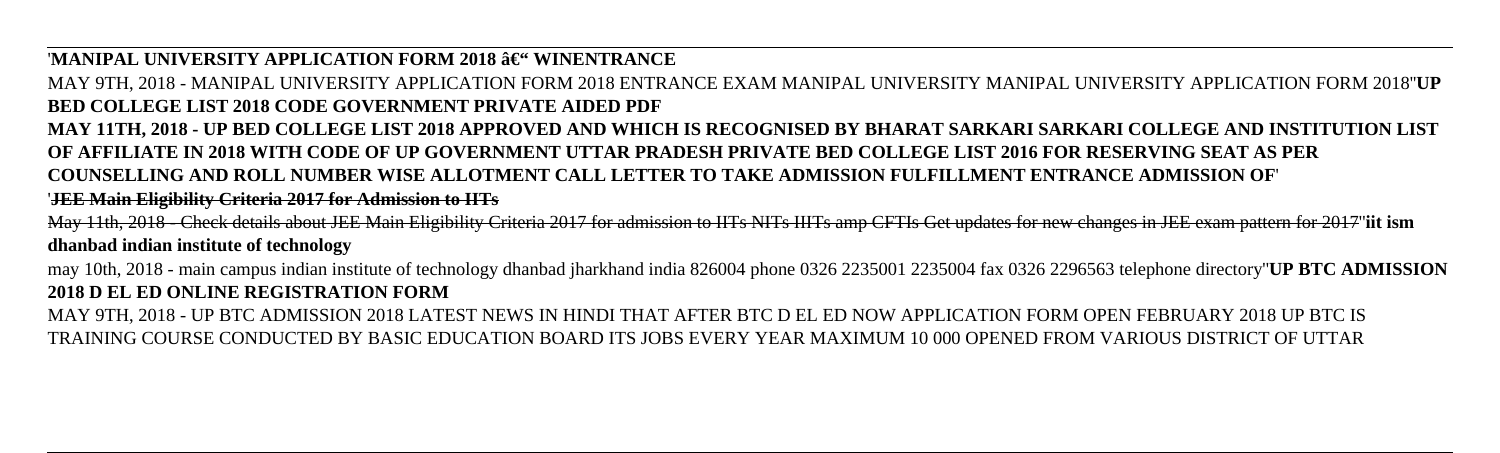## PRADESH' '**IBPS CLERK ELIGIBILITY CRITERIA 2018 DETAILS CWE VIII** MAY 9TH, 2018 - IBPS CLERK ELIGIBILITY CRITERIA CHECK DETAILS आà¤^बीपीà¤∗à¤-ऺॕरॕर८रीरीरपातॕातॕरता **मानदंड FOR GENERAL OBC SC ST PH PWD CANDIDATES AGE LIMIT EDUCATIONAL QUALIFICATION FEES CWE CLERK VI 2016**'

' **list of cvo s central vigilance commission goi**

may 11th, 2018 - cmf description cmf build in 2015 cmf description' **'SOLUTION OF HC VERMA CONCEPT OF PHYSICS â€" I CHAPTER 9** MAY 8TH, 2018 - SOLUTION OF HC VERMA CONCEPT OF PHYSICS – I CHAPTER 9 CENTRE OF MASS LINEAR MOMENTUM COLLISION'**drdo may 11th, 2018 - dr sudhir mishra ds amp director general and ceo amp md brahmos aerospace dr sudhir mishra distinguished scientist amp director general brahmos drdo ministry of defence and ceo amp md brahmos aerospace an india russia joint venture is a graduate of government engineering college jabalpur m tech in mechanical engineering from indian**''**World CSR Day**

May 10th, 2018 - Azam Bakeer Markar is the Head of Sustainability and General Manager Group Business Development of Aitken Spence PLC He manages the Sustainability Communications Branding and New Ventures Functions of the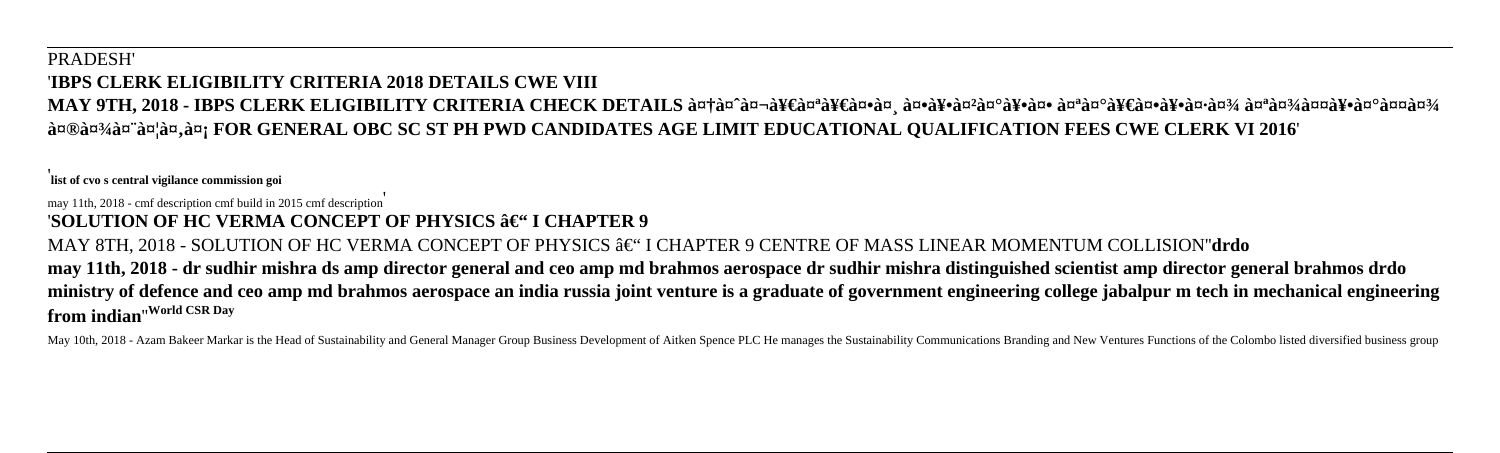#### '**CBSE Roll No List of Candidate for Class 10th amp 12th of**

May 9th, 2018 - Online Generation of Roll No List of Candidate for Class 10th amp 12th for 2010 Exam pertaining to Schools of Delhi Region Though the printed hard copy of Roll No List have already been dispatched to all th facilitate easy and fast access'

### '**ICSE Class 7 Syllabus Books Sample Papers Tips**

May 11th, 2018 - AskIITians Introduces ICSE Class 7syllabus Books Sample Papers Tips Amp Tricks For The Academic Year 2014 15 To Know More About ICSE Class 7 Coaching With AskIITians Click Here''Research Projects a<sup>

a</sup> **HTB Monash Research Academy** 

May 11th, 2018 - Research Themes Project Number Monash University Supervisor IIT Bombay Supervisor Project Title Project Status Humanities and Social Sciences HSS0498'

### '**BOMBAY SCOTTISH**

MAY 7TH, 2018 - 27 03 2018 BRIDGE CLASS REPORT BRIDGE IS A SPORT THAT SEEKS TO BUILD ON ONE S INTELLECTUAL FACULTIES AND BETTER KNOWLEDGE OF OTHERS BRIDGE STIMULATES BOTH THE LEFT AND RIGHT SIDES OF THE BRAIN IMPROVING SKILLS IN CONCENTRATION IMAGINATION LATERAL THINKING ARTICULATION COOPERATION PATIENCE MEMORY AND PSYCHOLOGY'